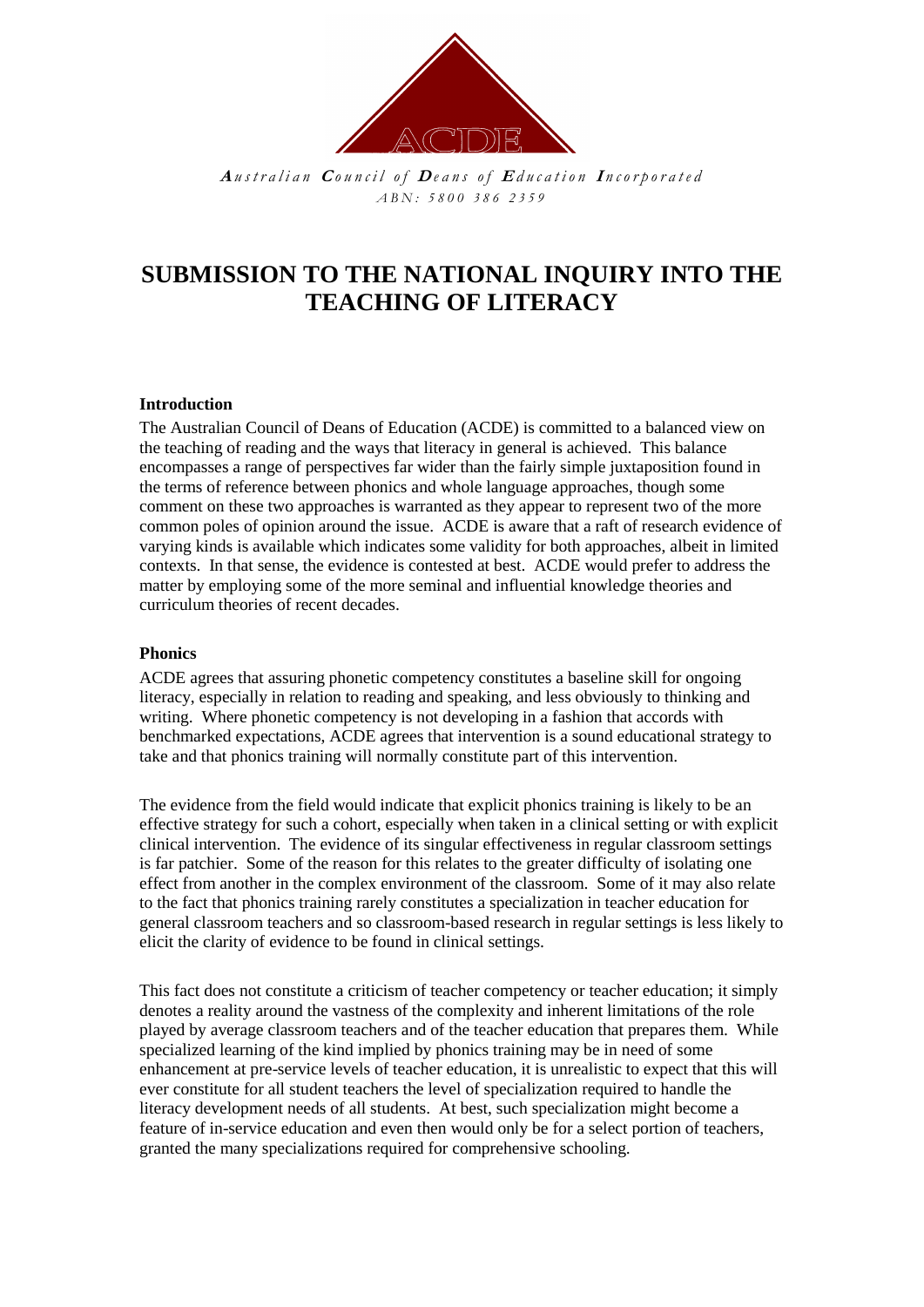## **Whole Language**

ACDE also sees much merit in the general set of approaches to literacy education that is characterized by the term 'whole language'. It understands this term to refer to the need for effective education in any area to be related to the learner's context and to be drawing on and referring constantly to that context. Just as phonetic competency denotes baseline learning, so contextuality represents an essential ingredient if learning is to be relevant, sustained and maximized in its effects.

Some of the more sophisticated epistemologies and curriculum theories of the past few decades have illustrated that context and relevance are vital factors in students reaching those higher forms of learning that include communicative capacity and deep understanding. The eminent curriculum theorist, Lawrence Stenhouse (1975), spoke of the learning functions of 'initiation' and 'induction'. These were forms of learning that reached beyond the instrumental learning that resulted from 'training' and 'instruction'. 'Initiation' represented a stage of independence in learning wherein one grasped and understood for oneself the object of learning such that dependence on the teacher and on learning structures was lessened. 'Induction' represented a further stage of independent learning where one came to own, value and believe in the object of learning for oneself.

One of the twentieth-century's most influential knowledge theorists, Jurgen Habermas (1972; 1974), spoke even more explicitly about the need for knowing to go beyond technical learning to what he described as 'communicative knowledge' (that is, the knowledge that results from engagement and interrelationship with others) and as 'self-reflectivity' (that is, the knowledge of deep understanding, including of self as knower). In many ways, these are the kinds of concepts that underpin the notion of Quality Teaching as conceived by the Carnegie Corporation (1994) from whence much of the contemporary focus on Quality Teaching first emanated.

## **Application to the Literacy Debate**

The 'debate' between phonics and whole language may well be analysed using the terms rendered by the thinking of Stenhouse and Habermas. The phonics emphasis is on a technical 'training and instruction' set of functions. Its focus is on providing assured foundational knowledge and skills on which higher learning in literacy can build. Stenhouse acknowledged the need for such foundational knowledge and agreed that it needed to be in place before higher learning functions could proceed. According to his thinking, phonetic competency (whether resulting from natural accrual or explicit phonics training) was necessary, albeit not sufficient, for literacy development. It was necessary for achieving the fuller appreciation of language and literacy represented by 'initiation' and the fully owned command of language and literacy represented by 'induction'. Stenhouse would want to assert that the charter of the teacher and the school is incomplete if these higher functions are not reached. One might characterize the notion of 'whole language' as an attempt to connote some of those higher functions, though whole language proponents would see the approach also playing a part in laying foundations of understanding.

Habermas was less certain that technical knowing necessarily preceded more sophisticated knowing, but he nevertheless agreed that technical knowing constituted a feature of

> *President:* **Professor Terry Lovat** Pro Vice-Chancellor, Education and Arts, The University of Newcastle NSW 2308 Phone: 02 4921 6445 Fax: 02 4921 7905 Email: Terry.Lovat@newcastle.edu.au

 $\blacklozenge$ 

*Secretary/Treasurer:* **Professor Marie Brennan**

Head of School and Dean of Education, University of South Australia, Underdale SA 5032 Phone: 08 8302 6714 Fax: 08 8302 6779 Email: Marie.Brennan@unisa.edu.au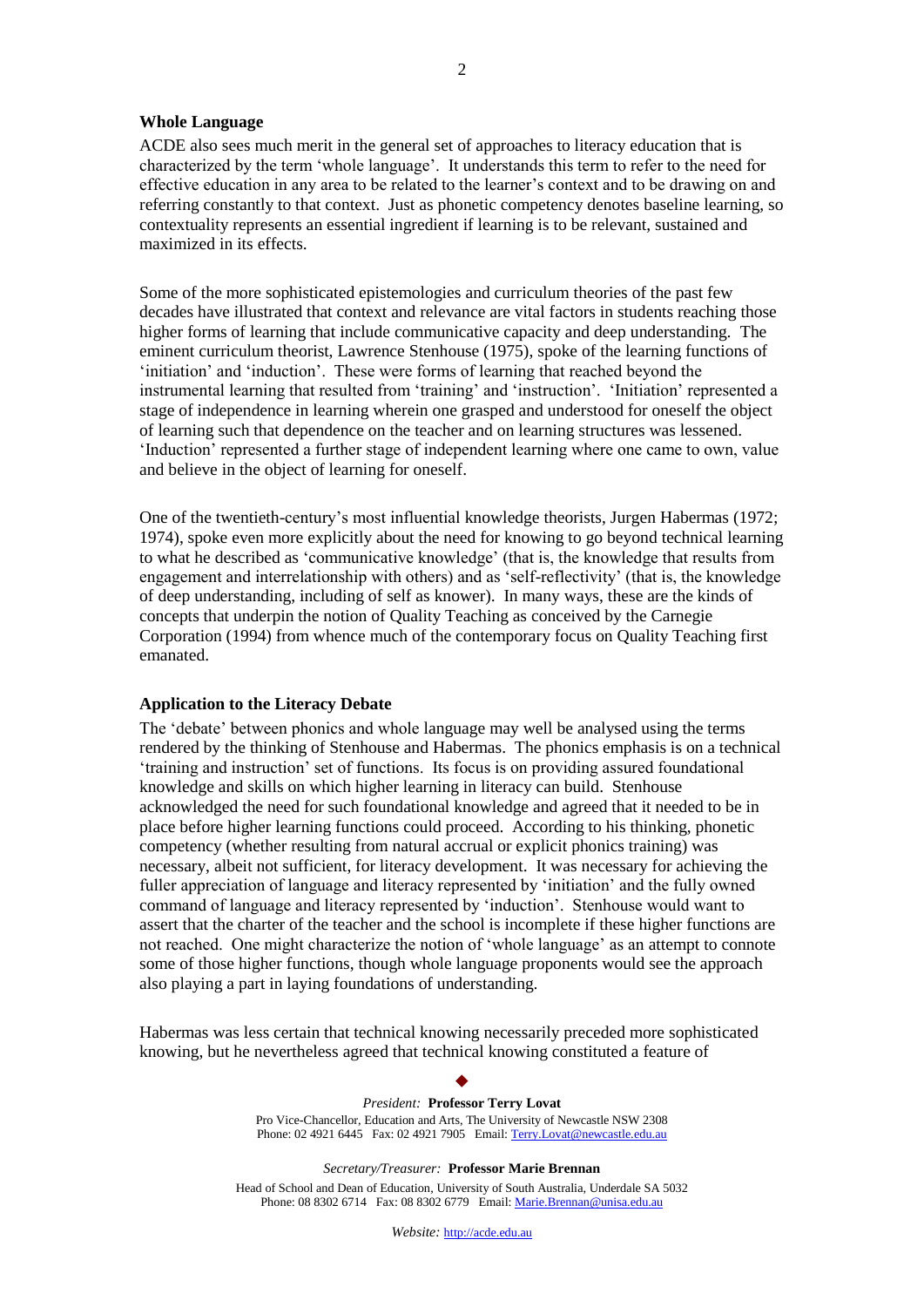comprehensive knowing. His caution was based on his belief that knowing emanated from cognitive interest and that the nature and shape of cognitive interest differed from individual to individual. Hence, for some, initial knowing about anything might result from the 'interest' sparked by the formal processes of technical learning (such as when a teacher engages in explicit training or direct instruction); for others, however, the first spark of interest might result from an 'interest' in the less formal processes of inter-relating (such as when a student is attracted to, trusts and wants to emulate a teacher) or from the 'interest' that arises from inherent talent, capacity and a natural impulse towards enquiry (which is an independent kind of learning built on 'inner knowing').

If Habermas were to address the current debate, he would likely argue that phonetic competency is part of what finally constitutes comprehensive literacy but for many the path to it might be preceded by experiences that, at the time, are more important to the learner. If the cognitive interest at the time is in speaking, reading or even writing prior to developed phonetic awareness, effective teaching practice will respect and encourage this, albeit with an eye on the developing phonetic competency. Poor teaching practice would re-direct student attention away from their individualized cognitive interest towards a fixed and systemdetermined sequence of learning for all. Habermas's 'ways of knowing' would strike a chord with the experiences of the average early childhood educator and regular classroom teacher.

#### **Research and Literacy**

As suggested above, ACDE is aware that a raft of evidence exists which seems to confirm both ends of what amounts to a fairly spurious debate. It agrees that the greater empirical evidence is to be found in the results around phonics training for those experiencing difficulties. On the basis of the knowledge and curriculum theories outlined above, however, it cautions that apart from being largely restricted to clinical settings, such empirical evidence is skewed by its assumptions and its methods towards measuring and eliciting the effects of technical knowing (or 'training' and 'instruction'). In this sense, such research is locked in a world of its own making, where what counts as evidence, how it is to be measured and the estimation of its effects are often determined by a reduced and limited theory of knowing and learning. The result is that what counts as evidence are those things for which evidence is most easily found and, in almost self-determining fashion, easiest to measure and easiest for which to estimate effects. The complexities of knowing and learning, especially in those higher and more enduring forms identified by the likes of Stenhouse and Habermas, are conveniently ignored. Especially when carried by the voices of eminent research scientists, such apparently evidential research, however limited in its scope, has capacity to drown out the voices of classroom teachers whose experiences tell them of its inadequacy but who are relatively powerless to object.

On the other hand, research around the effectiveness of more contextualized and variegated approaches to literacy development is inherently fraught by its inability to produce the kinds of evidence, measures and test results that systems often seek. Investigating and providing some evidence for the products of 'initiation' and 'induction', or of 'communicative knowing' and 'self-reflectivity' are of a different qualitative order from the research of laboratory scientists. Such research is necessarily more speculative (or theoretical) and where the empirical is attempted, it will rely more on qualitative rather than quantitative methods. In a word, research around what might broadly be described as 'whole language' approaches to

> *President:* **Professor Terry Lovat** Pro Vice-Chancellor, Education and Arts, The University of Newcastle NSW 2308 Phone: 02 4921 6445 Fax: 02 4921 7905 Email: Terry.Lovat@newcastle.edu.au

 $\blacklozenge$ 

*Secretary/Treasurer:* **Professor Marie Brennan**

Head of School and Dean of Education, University of South Australia, Underdale SA 5032 Phone: 08 8302 6714 Fax: 08 8302 6779 Email: Marie.Brennan@unisa.edu.au

*Website:* http://acde.edu.au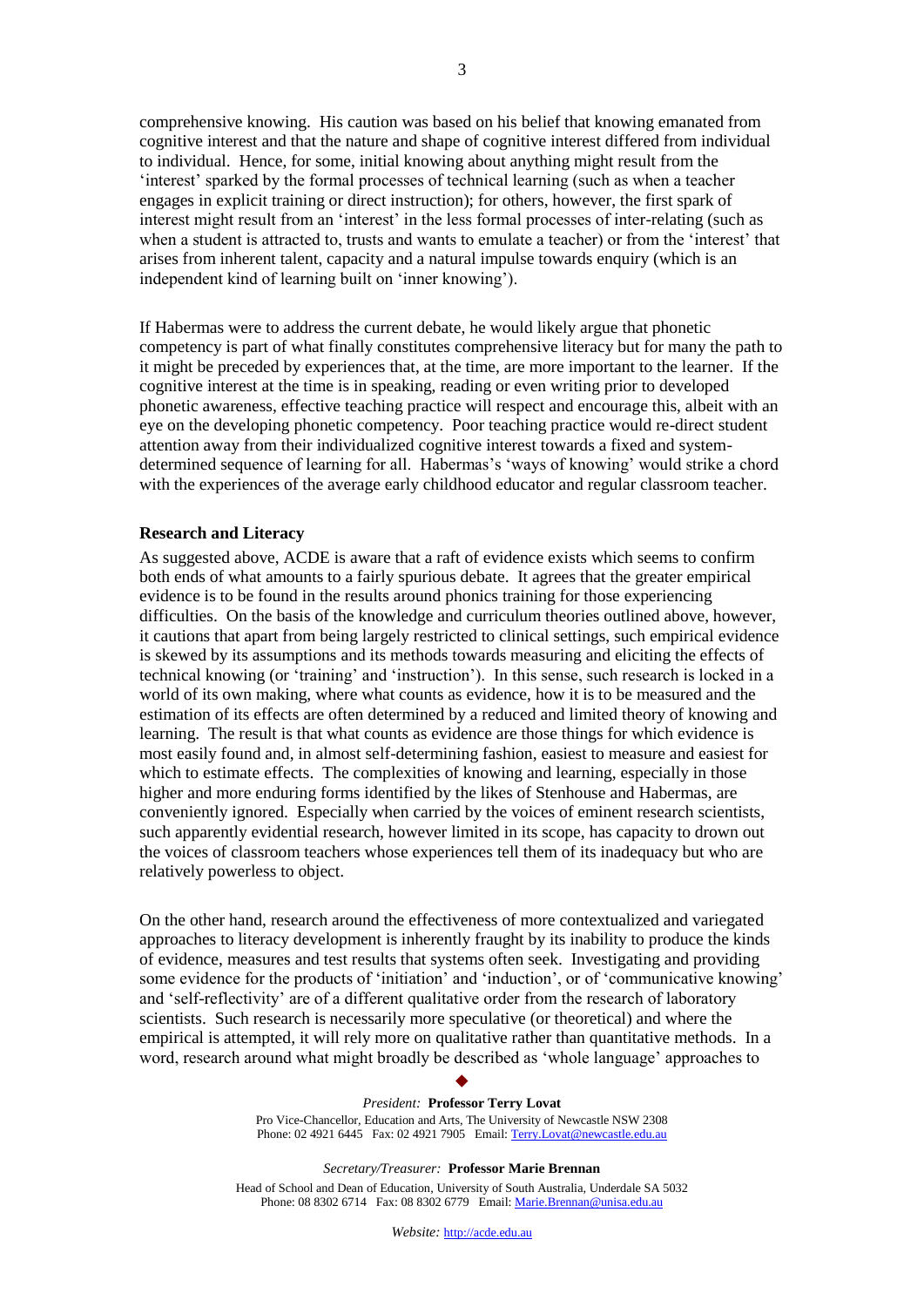literacy development is at best a 'soft science' with less definitive conclusions and less certainty around proven results. Especially in a competency-based era in search of definitive outcomes for each stage of learning, the soft scientific approach can be at a disadvantage in its appeal, in spite of the fact that its assumptions and beliefs invariably conform more closely to the intuitions and experiences of classroom teachers.

## **Conclusion**

The thinking of Stenhouse and Habermas reminds us that many of the higher functions of learning are beyond what is most easily measured in straightforward empirical terms. It reminds us that learning in its more extended reaches is an extremely complex phenomenon, characterized by a range of individual differences across the student body. Both theories imply if not state the overwhelming importance of the relationship established between teacher and learner, especially in reaching the higher levels of learning. These perspectives on learning have been reaffirmed by a raft of recently conducted research around teacher quality. They are also reminiscent of the cautions of the eminent John Dewey (1964) that an education that focussed too heavily on the instrumental ends of learning would constitute a fatal error if the true purposes of education were to be achieved. For Dewey, these true purposes extended to notions of enhancing independent learning, social discovery and personal growth. While not so easily measured, these goals constitute the substance of education, in terms of literacy and anything else.

ACDE would argue that the teaching of reading and literacy development in general should never be reduced to those instrumental goals and methods that can most easily be captured by outcomes statements and tested by empirical means. This does not mean that there is no place for such goals and methods, especially where students are experiencing difficulty in developing foundational awareness, such as in phonetics. It would be adamant, however, of the following: that such instrumental goals and methods should never be confused with the broader and more complex ends of learning; that the experiences of classroom teachers, especially in early learning sites, tends to lead them naturally to an understanding and appreciation of contextualized and wide-ranging approaches to meeting the varied needs of their students; and, that there is a body of seminal work around theories of knowing and learning that supports these widely-held teacher perceptions.

#### **References**

Carnegie (1994). *Every child can learn* http://www.carnegie.org/sub/pubs/execsum.html

Dewey, J. (1964). *John Dewey on education: Selected writings.* New York: Modern Library.

Habermas, J. (1972). *Knowledge and human interests*. (transl. J. Shapiro) London: Heinemann.

Habermas, J. (1974). *Theory and practice.* (transl. J. Viertal) London: Heinemann.

Stenhouse, L. (1975). *An introduction to curriculum research and development.* London: Heinemann.

#### $\blacklozenge$ *President:* **Professor Terry Lovat** Pro Vice-Chancellor, Education and Arts, The University of Newcastle NSW 2308 Phone: 02 4921 6445 Fax: 02 4921 7905 Email: Terry.Lovat@newcastle.edu.au

*Secretary/Treasurer:* **Professor Marie Brennan**

Head of School and Dean of Education, University of South Australia, Underdale SA 5032 Phone: 08 8302 6714 Fax: 08 8302 6779 Email: Marie.Brennan@unisa.edu.au